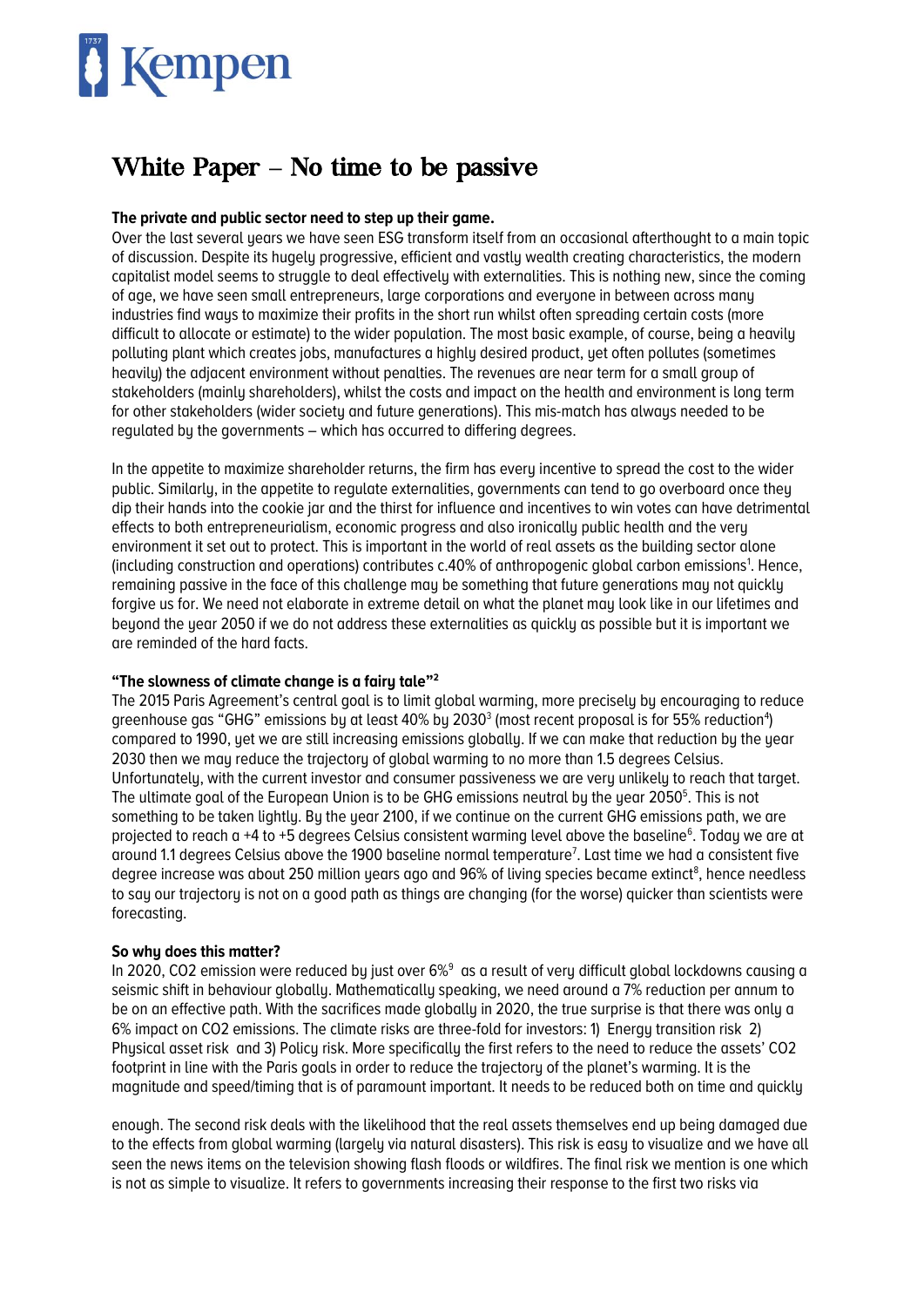

regulation. As an example, the EU is currently discussing extending the scope of carbon pricing to more sectors (including Real Estate).

### **What are we doing about it?**

At the Real Assets team we scrutinize management teams and their sustainability goals to make sure that there is a climate policy in place and a proper decarbonization strategy. This in itself is not enough as the devil is always in the details. The management team needs to have capital alignment to deal with these issues, it needs mid-term goals and a viable plan to reach 2030 and 2050 targets. It needs to track all scope emissions data and to have a compensation incentive structure at executive and/or board level to ensure that these initiatives do not remain an afterthought. Also the data used for reporting needs to be audited fully to ensure that progress is indeed concrete. We are experts at seeing right through "green-washing" as we have been integrating environmental performance since inception (2011), and never as an afterthought added to the investment process at a later stage. In essence, we are first movers in this space and we pride ourselves greatly on that. Since February of this year all front office staff at the Real Assets team, in combination with our ESG departments, have launched sector-wide engagements where we approach all companies in a real assets cluster with a framework on the tangible actions that need to be taken as a group – given a systemic issue requires a holistic approach.

Initial feedback on the sector wide engagement has been very positive with several companies being quick to take notes and consider implementations sooner than later, and recognising us as partners. The impact, of course, can vary greatly by regions. As data is central to our investment process we have also spent a great deal of time with our quantitative portfolio managers to scrutinize the quality of the data where a lot of work still needs to be done (especially as it relates to the UN's Sustainable Development Goals "SDG's"). This is a topic we will elaborate on further very shortly via a white-paper as it warrants its own detailed look.

#### **Avoiding the Problem vs Addressing the Problem – why passive won't do.**

If ever one was to ask how the private sector can, with high level government regulation, help deal with externalities which threaten our very existence then this would be it. Whilst investing in ETFs can have upsides in theory, mainly as it relates to the cost, it ends up making the climate problem a lot worse as due to the investment size some ETF hold in certain stocks without informed engaging. This leads to their passive support of managements' default strategies, and may mean changes to environmental policies are more difficult to bring on-board. Also for a passive index tracker to have a dialogue with a company, comes from a place with fewer degrees of freedom for the passive investor. Passive index allocators often end up exacerbating the issue and make it more difficult to make these very real changes that are necessary to progress towards the common goal, via market practices. A recent innovation from the passive community has been to offer ESG ETFs, where a certain industry will be excluded. Exclusion – whilst positive in terms of signalling and with-holding capital, is not engaging with the company. Given the choice of avoiding vs addressing the problem, our Real Active approach chooses for the latter.

The longer we leave the climate challenge unaddressed, or avoided, the higher the likelihood of seeing more extreme measures by wider society, such as voters through extreme government ideologies or policies which may set unrealistic targets and/or end up damaging the economic system heavily along the way, and still ultimately miss the goals.

#### **Active ESG integration sounds good, but will it create Alpha?**

Alpha, in the investment world, has to do with a risk adjusted excess return. Our property and infrastructure investment strategies aim and have achieved the stated annualized alpha targets since inception whilst keeping tracking error predictable in its target range. This means that the information ratio of over 1 has been achieved. We can attribute this to our unparalleled combination of collective high quality data from many sources, processing it in such a way as to make fundamental sense from it and using it to as a bedrock to found our investment models.

The Real Assets team's sustainable way of investing is not simply about selecting the companies with the best practices at a given point in time. The "real active" way of ESG investing is about anticipating, preparing, engaging, pricing and profiting from the changes that are happening to the planet, improving shareholder alignment and incorporating inclusive stakeholder management to stay ahead of government policy. It is based on cold hard facts and forward looking data points, and is based on active engagement to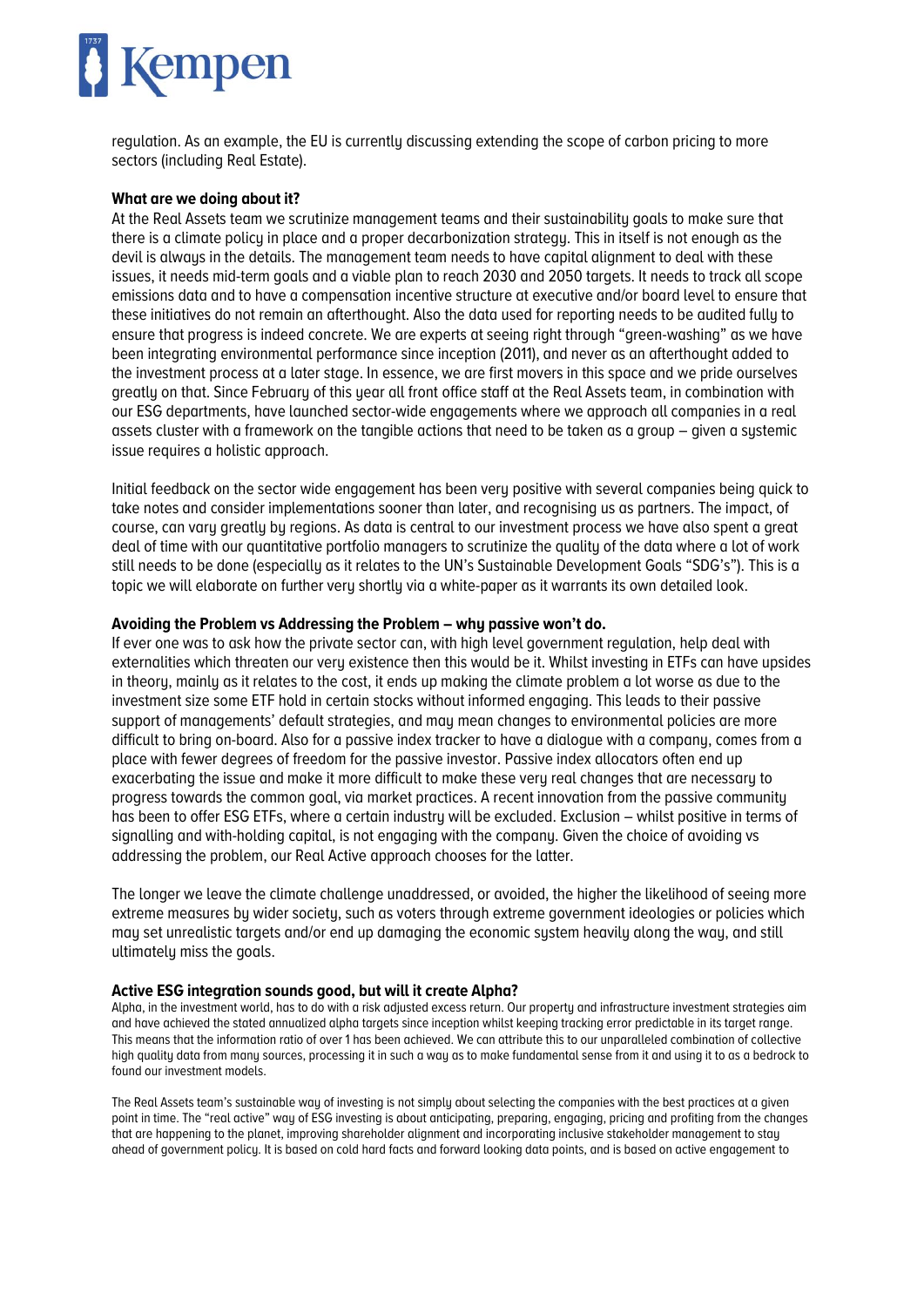

push companies to face upcoming high impact issues via smart investments and capital allocation and prepare for certain changes to our planet and our societies. It really is the "new active" way of investing. It is about extracting alpha, for all stakeholders.

#### **A lot on the "E", what about the rest?**

ESG is really three different things although we tend to group them together. In different parts of the investment universe each one can be important. In different investment spaces E and S and G can have different importance. The "E" for offices can be more important as energy labels needs to fit regulation as the assets are generally utilized heavily. The "S" can be more important for residential real estate where aggressively and inconsistently raising rents may not be optimal for a landlord in the longer term, and G is kind of the glue that keeps our whole profession together, without best governance practices, then our shareholder rights and engagements will be worth nothing.

The "E" is the most important elephant in the room, if we don't get E right then S and G won't matter. But we can't do E without proper G (or governance) engagement, and considering a just transition (the impact on S), so there is a natural overlap. The investment industry has organized itself into several initiatives, one of which is the "Climate action 100 plus group" (asset manager wide organization). This initiative targets CO2 reduction not only for several companies to do in the energy sector but for the largest one hundred GHG emitting companies, and jointly engages for maximum collaborative impact. In the spirit of that initiative, the Real Assets team is doing sector wide engagement on all the companies in our universe. Going one step further, we fully integrate the analysis into our valuation framework, which quantitatively affects how much we are willing to pay for a certain investment.

#### **Climate change costs priced in our models**

Going forward, we expect the impact of climate risk mitigation and adaptation to increase. With respect to mitigation, companies will have to comply with the Paris Agreement and an increasing amount of data and mandatory reporting should become available to measure progress. In the area of adaptation we see an increasing number of research studies focus on where climate risk presents itself. However, climate risk is not binary. We believe focus should be on the costs to adapt for climate risk. These costs should be incorporated into real estate valuations as we do. In our investment process we believe our estimates for climate risk adaptation will become increasingly accurate. In doing so have sought partnerships with a re-insurance company which allow us a rich data source in natural disaster probabilities, which we then mix in our property scores to be able to project necessary predictive capex right down to the building level. It also allows us to lead more focused an fruitful conversations when we meet with management to gage progress and assess various high impact risks ahead.

#### **Active in real assets means being part of the solution**

ESG is an essential component in our investment approach. It determines 25% of our company score, and as previously mentioned, we fully integrate it and price it into the valuation models to systematically reward or punish the valuations of real assets companies. This means that we can invest in a company which at a given point in time isn't doing too well, but has plans to improve, because we would expect that the stock will re-rate as the company invests in the right initiatives. Aversely, if we judge that an ESG compliant stock is fully priced then there might be times where we don't own it because although the company is doing well, the price might be well above that. Hence the key is on pricing it, and using our engagements as a driver for change, which then would cause for a rerating and be one of our alpha-contributing factors. This is another example of why we call this approach "alpha by control". It also helps illustrate why we truly believe that investors really do not have the luxury to remain passive in light of the high probability/high impact events ahead of us.

- 1. https://www2.deloitte.com/global/en/blog/responsible-business-blog/2020/decarbonization-of-real-estate.html
- 2. 'The Uninhabitable Earth', David Wallace-Wells
- 3. [https://ec.europa.eu/clima/policies/strategies/2030\\_en](https://ec.europa.eu/clima/policies/strategies/2030_en)<br>4. https://ec.europa.eu/clima/policies/international/negoti
- 4. https://ec.europa.eu/clima/policies/international/negotiations/paris\_en
- 5. https://ec.europa.eu/clima/policies/strategies/2050\_en
- 6. University of Cambridge: Institute for Sustainability Leadership, Business Sustainability Management, Module 1, 2020.
- 7. University of Cambridge: Institute for Sustainability Leadership, Business Sustainability Management, Module 1, 2020.
- 8. University of Cambridge: Institute for Sustainability Leadership, Business Sustainability Management, Module 1, 2020.
- 9. COVID curbed carbon emissions in 2020 but not by much (nature.com)